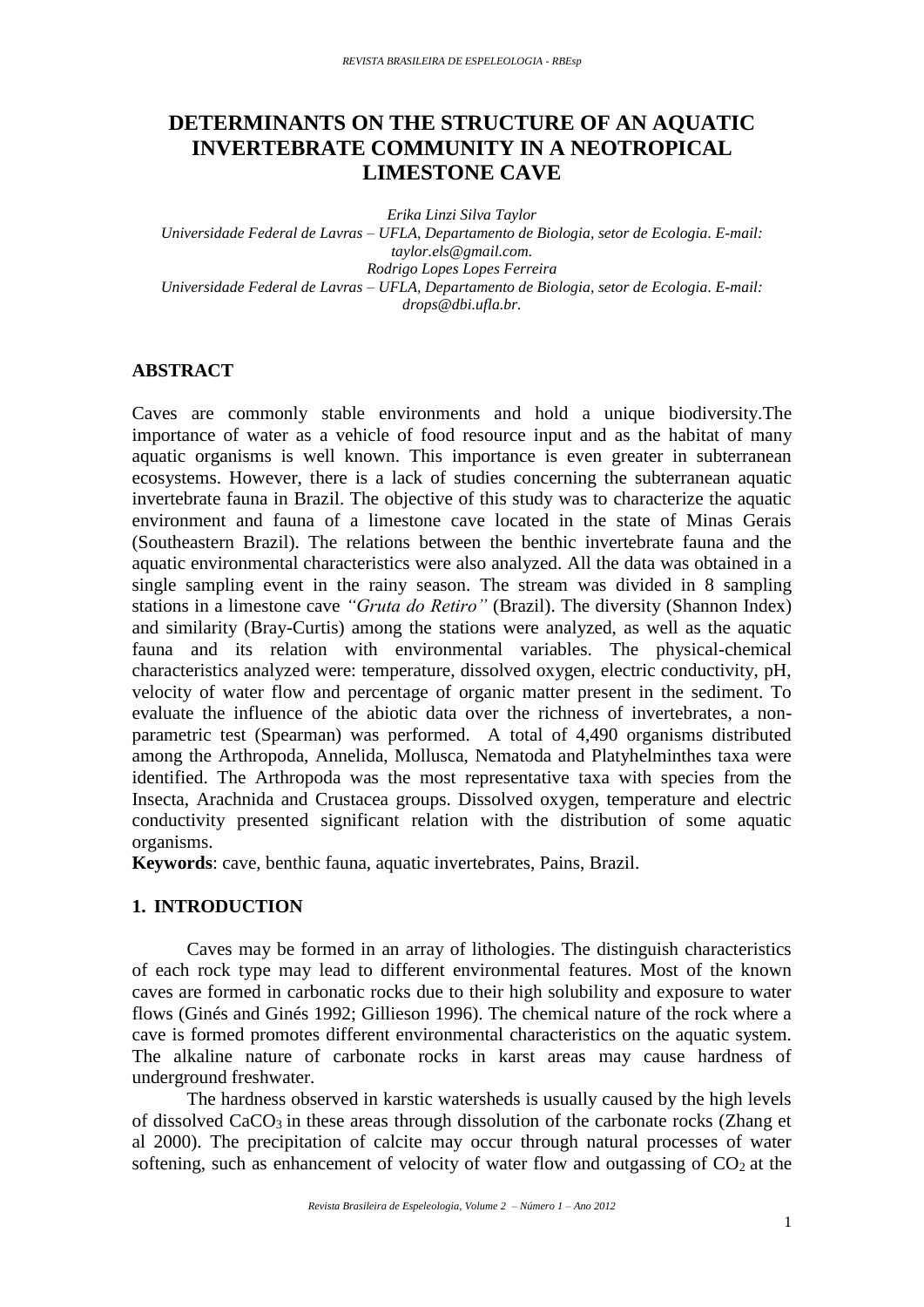surface (Zhang et al 2000). It is then noticeable the mosaic of environmental conditions that a watershed in a karst area may provide in the epigean and hypogean environments.

The subterranean systems are usually divided into three distinct zones: photic, disphotic and aphotic. Each of these zones has particular environmental characteristics due to the sunlight influence. Deeper zones of caves are usually aphotic (Poulson and White 1969). Such characteristic leads to lack of primary photosynthetic production, which is usually the basis of most food webs. Thus, the hypogean food web must rely on allochtonous food resource or chemoautotrophic production (Sarbu et al 1996; Vlasceanu et al. 2000; Porter 2009). Rivers and water discharges may import a large amount of organic matter and cause passive colonization by the epigean fauna into the cave. The import of organic matter is an important factor for the maintenance of the hypogean fauna, since many cave-dwelling invertebrates rely on this allochtonous resource to survive (Souza-Silva et al 2003).

The benthic invertebrates are among the groups that may colonize the hypogean system either by passive or active mechanisms. They inhabit the bottom of aquatic habitats in lentic or lotic environments (Hauer and Resh 1996; Merrit and Cummins 1996). These organisms are important for the energy flow, nutrient cycling and revolviment of sediment in aquatic environments (Callisto and Esteves 1995; Cummins et al 1989). The importance of the benthic fauna might be even greater in subterranean environments, since the benthic community often plays a key role on the availability and maintenance of energy flow in many systems. This maintenance is usually provided by the fragmentation of organic matter by different groups of benthic organisms (Graça 2001, Tundinsi 2008).

Some benthic groups are also widely used as bioindicators of water quality due to their ecological relations and response to environmental changes (Alba-Tercedor 1996). It is important to highlight that some important human activities may pose serious impacts to the subterranean ecosystem (Hobbs and Gunn 1998; Souza-Silva et al 2003). The use of karst areas for agriculture and cattle may cause serious damage to the subterranean aquatic and terrestrial systems (Hoke and Wicks 1997; Nicod and Solomon 1999; Neil et al 2003; Souza-Silva et al 2003).

Although there are relevant studies on the Brazilian aquatic cave fauna, most of this information have focused on fish taxonomy and ecology (Mattox et al 2008; Bichuette and Trajano 2003; Bichuette and Trajano 2006, Bichuette and Trajano 2008). There are almost no studies on the cave invertebrate benthic fauna in Brazil (Bichuette and Santos 1998; Souza-Silva 2003; Silva 2008). This lack of information of the aquatic environment and the benthic fauna jeopardizes the understanding of this habitat and its communities. Considering the use of areas for agricultural activities coupled with the risks of contamination of karstic aquifers (Nicol and Solomon 1999; Neil et al. 2004), it is clear the urge to consider different aspects of the cave biodiversity aiming to diminish the impacts. The Brazilian karst has been increasingly used in the past decades for agriculture and pasture of living stock. Therefore, we believe that more studies aiming a better understanding of the subterranean ecosystem is of great urgency. Studies including different groups of organisms, such as the benthic communities are extremely important for a better understanding of the cave fauna and its dynamics.

The objective of this study was to characterize the aquatic environment and fauna of an epigean stream running through a karstic area and flowing into a limestone cave. The relations between the benthic invertebrate fauna and some aquatic environmental variables were also analyzed.

## **2. MATERIAL AND METHODS**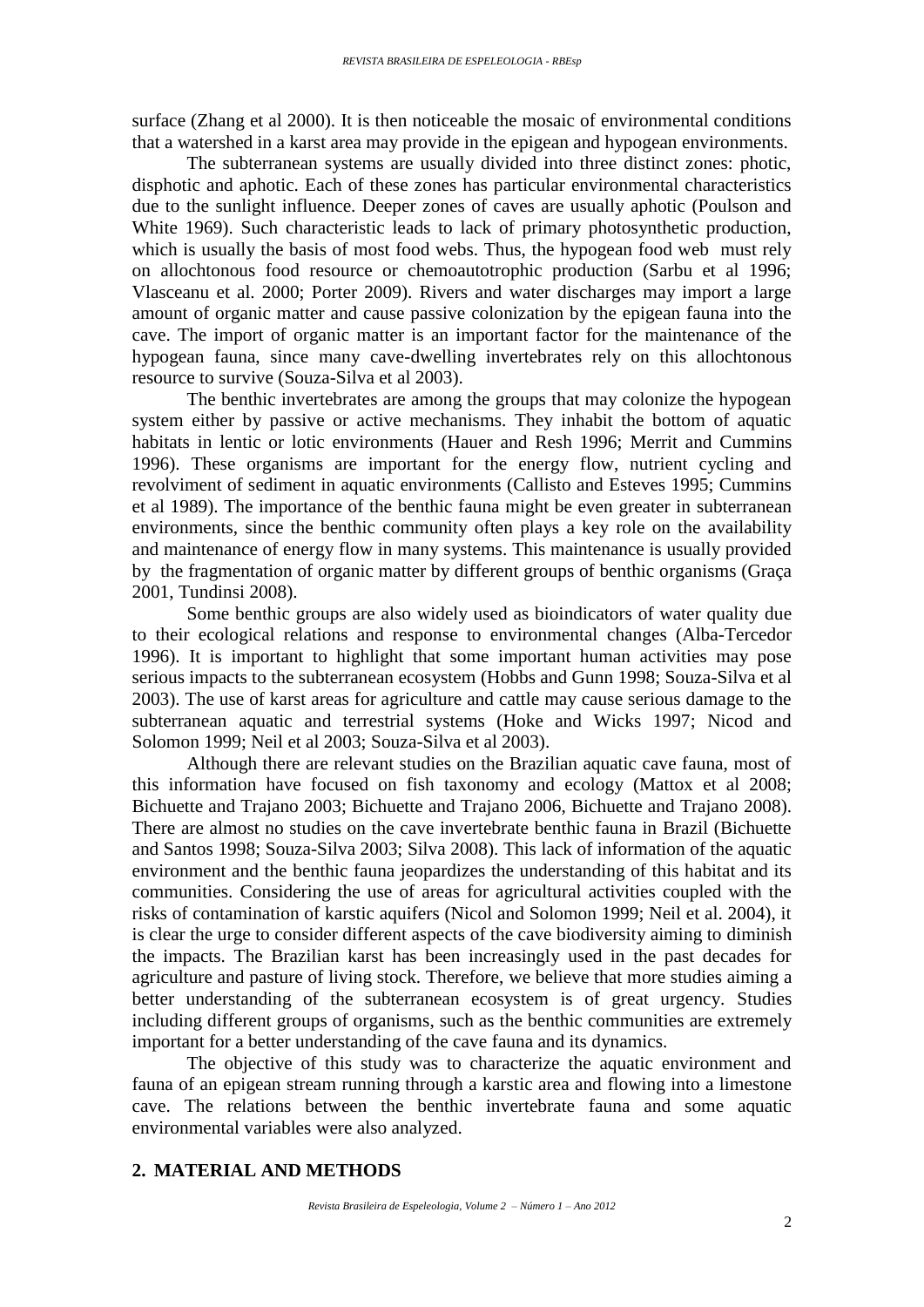#### *Study area*

The study was carried out in *Retiro* cave (*Gruta do Retiro*: UTM 23 K 437554,21E/ 7741129,32S). This limestone cave has 204-meter linear development, and is located in the municipality of Pains (Minas Gerais state, Brazil). The surrounding epigean area is used as pasture for cattle.

*Retiro* cave has a stream that flows downstream from a lake in the epigean system near the entrance into the cave. This water flow into the subterranean system occurs through a small sinkhole at the entrance of the cave and it only springs out at about 40 meters from the entrance of the cave, where after flowing along a couple of meters it flows into inaccessible places under the rocks and fallen blocks. The stream only springs out again approximately 20 meters beyond this site. From this point on, the stream is accessible up to a siphon at the end of the cave. The total accessible length of this stream is approximately 120 meters (Fig.1). The samplings were carried out in the hypogean stretch of this stream.



**Figure 1** Map of Retiro Cave (Gruta do Retiro) and its location in the area. Dotted line represents the stream in the epygean system flowing downstream towards the cave entrance. (A) Lake where the stream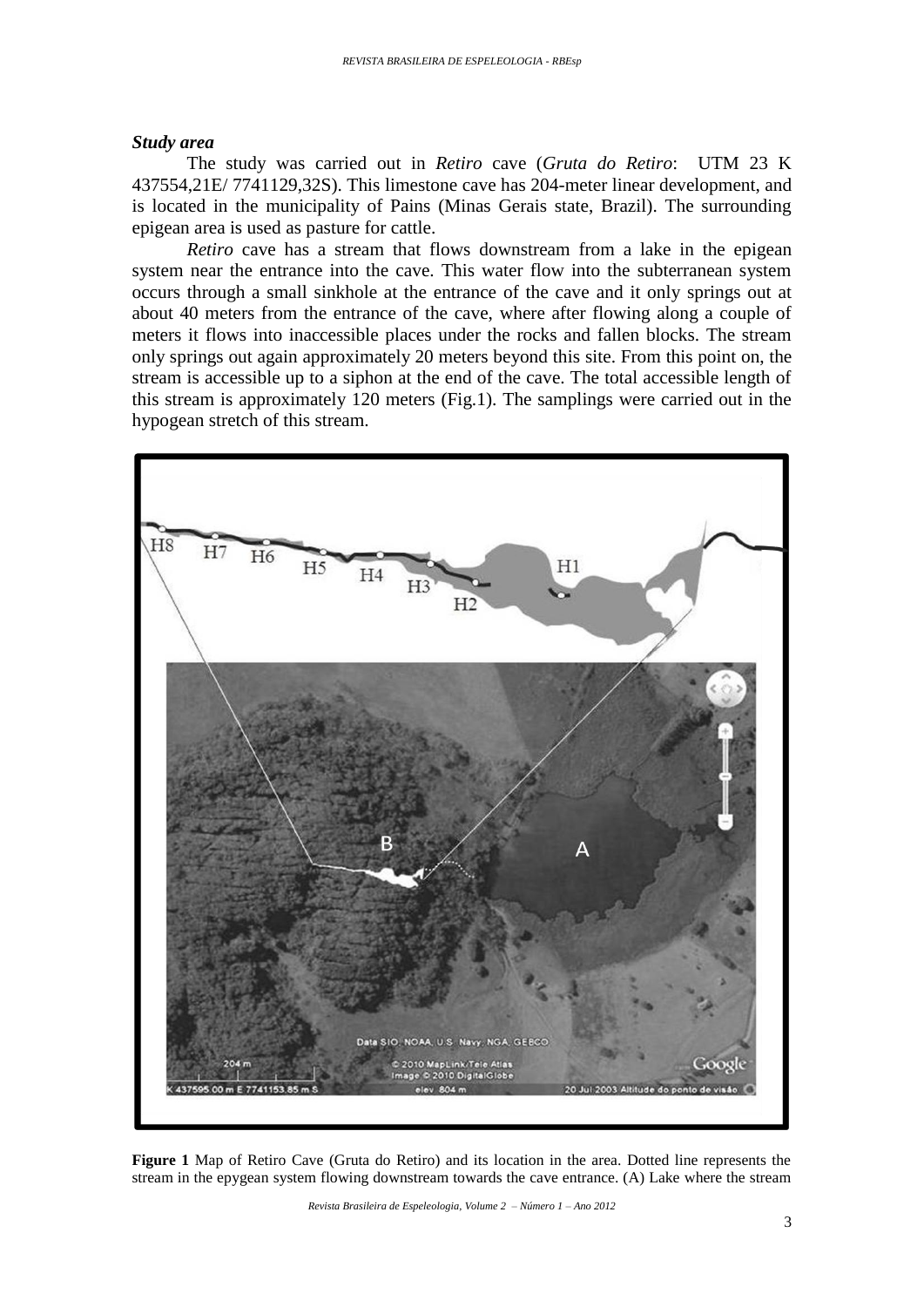forms and flows downstream into the cave and  $(B)$  cave location. Above a scheme of the stream course inside the cave with the sampling stations (H1-8) plotted (adapted from Googleearth).

#### **3. METHODS**

The data were obtained in a single sampling event (December 9, 1999). The hypogean stretch of the stream was divided in 8 sampling stations (H1-H8), which were 13 meters equidistant. The first sampling station is located in the first chamber of the cave (aphotic zone) and presents a large deposit of bat guano and vegetal debris partially covering terrestrial and aquatic systems (Fig. 1).

The physical-chemical variables analyzed were: temperature (T), dissolved oxygen (DO), electric conductivity (EC), pH, velocity of water flow (V) and percentage of organic matter in the sediment (OM). These variables were obtained in all sampling stations. More details are given bellow, in the *abiotic data* section.

## *Biotic data*

The benthic invertebrates were collected through visual sampling method coupled by the use of a Surber sampler (250mm X 250 mm, mesh size 250 μm). They were preserved in plastic bags containing alcohol (70%) and formalin solution (5%) for further identification. All the material sampled was sorted in the laboratory after being washed in sievers (2mm, 1mm, 0.500mm and 0.250mm) and preserved in recipients containing 70% ethanol. A stereomicroscope and a microscope were used for the identification of organisms up to the possible taxonomic level.

#### *Abiotic data*

All the abiotic data were sampled before the invertebrate collection at each sampling station. Three values were obtained for each variable in each sampling station. They were then used to obtain a final mean value to be used in the statistical analyses.

A total of 3 samples per station were collected for the analysis of percentage of organic matter. These samples were first dried at 100°C for 24h, weighted and incinerated at 500°C for 3 hours. After incineration, the material was weighted once more to obtain the percentage of organic matter through the difference of weight before and after this process.

The pH, temperature and conductivity were obtained with the aid of a pHmeter, an electronic thermometer and a conductivimeter at each station. This procedure aimed to minimize the effects of sediment suspension on the readings obtained with the respective equipments.

The velocity of water flow was measured by the time spent by a small (3cm) polystyrene ball to flow 1 meter. The data was then mathematically corrected to values in m/s. This was also performed before sampling the biotic data to avoid interference of sediment revolviment in the water flow.

#### *Data analysis*

The similarity between the sampling stations was obtained through the Bray-Curtis analysis and the diversity was calculated through the Shannon-Wiener Index. To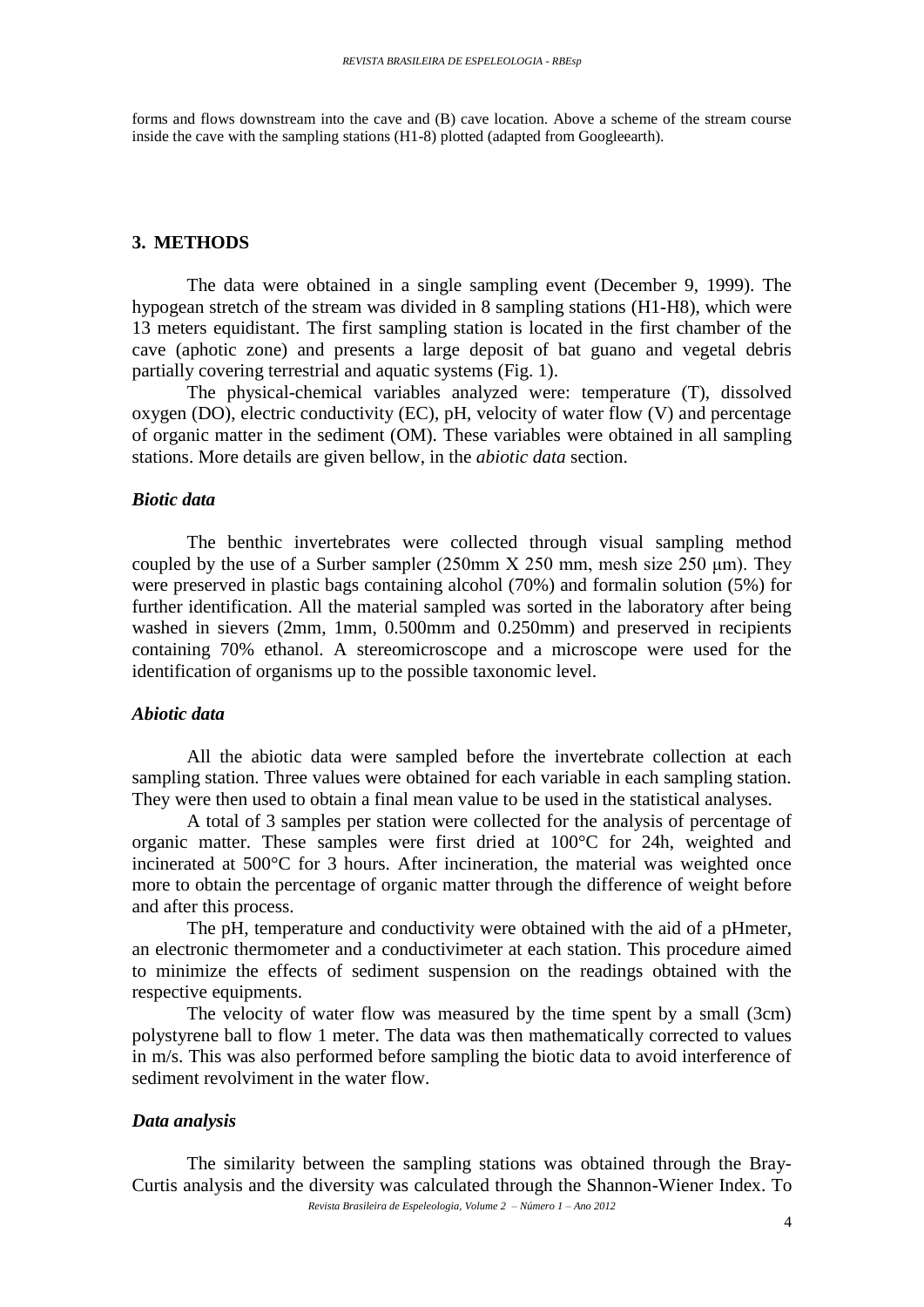evaluate the influence of the abiotic data over the richness and abundance of invertebrates, a non-parametric test (Spearman) was performed. The influence of the environmental variables on each group was tested through a linear regression. For these analyses, the Statistica 9.0 and the PAST programs were used.

### **4. RESULTS**

#### *Environmental data*

The pH, dissolved oxygen, electric conductivity, temperature and organic matter content did not vary highly among the sampling stations. High pH values were registered, with the maximum value registered in H7 (pH= 9.81) and the minimum in H5 (pH= 9.43). The minimum dissolved oxygen value was registered in H5 (DO= 6.90 mg/L) and the maximum in H7 (DO= 7.24mg/L). Electric conductivity varied from  $250.90 \text{ }\mu\text{S}$ .cm<sup>-1</sup> (H3) to 275.90  $\mu\text{S}$ .cm<sup>-1</sup> (H1). The temperature varied little, with the maximum value (24.8°C) being registered in H2 and the minimum value (23.4°C) registered in H1. The percentage of organic matter present in the sediment varied from 10.85% (H5) to 13.84% (H1). The velocity of water flow was the only variable that varied considerably, from 3.43m/s (H7) to 9.10m/s (H5) (Table 1).

Significant relations between some variables were observed. The temperature presented a significant and negative relation with the electric conductivity  $(F_{(1,7)}=38.91;$  $R = -0.92$ ;  $p = 0.000$ ) and the percentage of organic matter had a significant and positive relation with the electric conductivity  $(F_{(1,7)}=19.37; R=0.86; p=0.003)$ . A positive and significant relation between the pH and the dissolved oxygen was also observed (F(1,6)=6.47, R= 0.72, p < 0.044**)** (Fig.2).

**Table 1** Environmental data per sampling station; H1-8 (sampling stations), pH, DO (dissolved oxygen), EC (electric conductivity), V (velocity of water flow), T (temperature), OM (percentage of organic matter on the sediment), *S* (richness), *H* (diversity).

| Sampling       | pH   | <b>OD</b>     | EC                | V     | T             | <b>OM</b> | S  | H     |
|----------------|------|---------------|-------------------|-------|---------------|-----------|----|-------|
| station        |      | $(mg.L^{-1})$ | $(\mu S.cm^{-1})$ | (m/s) | $(^{\circ}C)$ | (% )      |    |       |
| H1             | 9.50 | 7.03          | 275.90            | 5.16  | 23.4          | 13.84     | 12 | 1.007 |
| H <sub>2</sub> | 9.60 | 6.93          | 250.97            | 5.07  | 24.8          | 10.50     | 12 | 1.044 |
| H <sub>3</sub> | 9.50 | 7.10          | 250.90            | 3.75  | 24.6          | 9.79      | 14 | 1.500 |
| H <sub>4</sub> | 9.60 | 6.92          | 252.07            | 4.83  | 24.2          | 10.85     | 11 | 1.502 |
| H <sub>5</sub> | 9.43 | 6.90          | 253.70            | 9.10  | 24.0          | 8.67      | 11 | 1.387 |
| H <sub>6</sub> | 9.68 | 7.13          | 253.33            | 4.35  | 23.9          | 10.31     | 15 | 1.733 |
| H7             | 9.81 | 7.24          | 253.87            | 3.43  | 23.8          | 10.57     | 14 | 1.773 |
| H <sub>8</sub> | 9.69 | 7.17          | 261.10            | 4.96  | 23.5          | 10.26     | 4  | 0.994 |
|                |      |               |                   |       |               |           |    |       |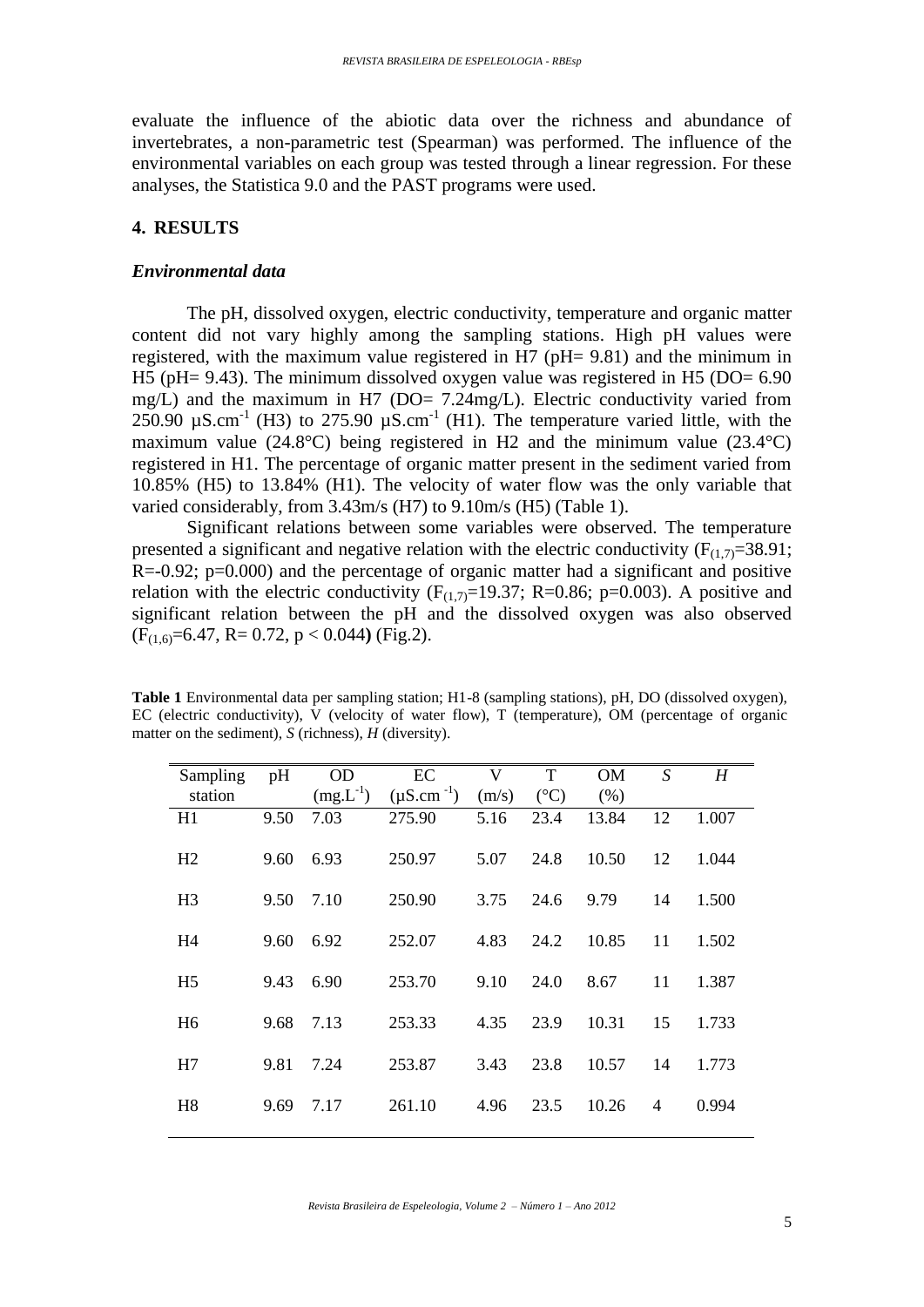

**Figure 2** Significant (p<0.05) relations between environmental variables; (A) organic matter and electric conductivity, (B) temperature and electric conductivity, and (C) pH and dissolved oxygen.

#### **5. FAUNA DATA**

A total of 4,490 organisms distributed among 22 species of the Arthropoda, Annelida, Mollusca, Nematoda and Platyhelminthes taxonomic groups were identified. The Arthropoda was the most representative taxon with species from the Insecta, Arachnida and Crustacea (table.2).

Insecta was certainly the most representative group in number of species. A total of 11 species were identified. They were distributed among the orders Diptera (Chaoboridae, Simuliidae and *Thienemanniella* sp), Coleoptera (Elmidae), Trichoptera (*Chiamarra* sp), Hemiptera (*Ambrysus teutonius* and *Rhagovelia pachymeri*), and Ephemeroptera (Baetidae).

A total of three Mollusca species were found. They are distributed among Bivalvia (Sphaeridae) and Gastropoda (Ancylidae and Melaniidae). The Melaniidae (*Melanoides tuberculata;* Müller, 1774) was the species that presented the highest abundance. The Crustacea was represented by four species (from Ostracoda and Cyclopoidea). The Plathyhelminthes (*Dugesia* sp), Nematoda and the Arachnida (Trombidiforme) groups were represented by only one species each.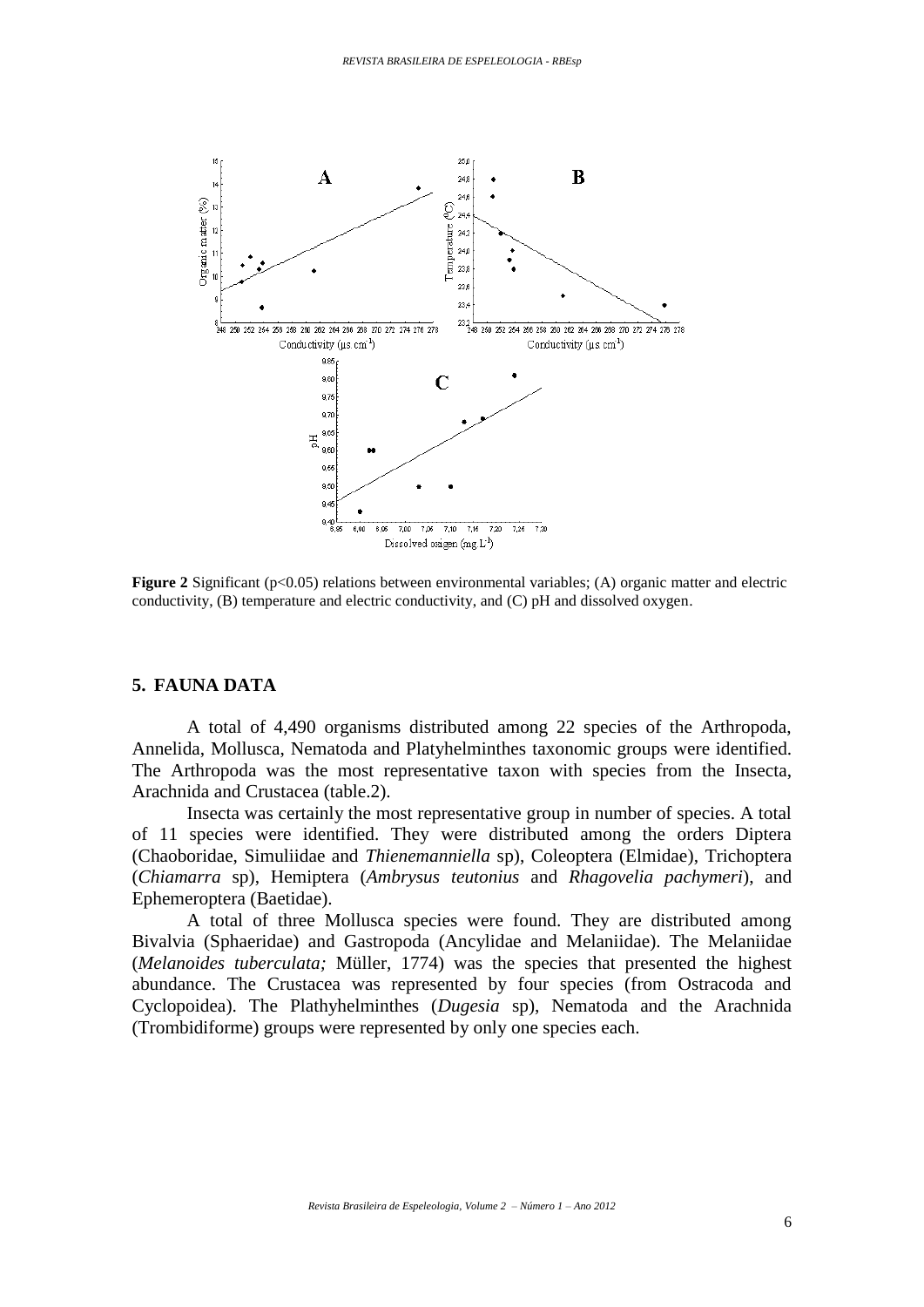| <b>Taxa</b>            | H1                       | H <sub>2</sub> | H <sub>3</sub>           | H <sub>4</sub>           | H <sub>5</sub>           | H <sub>6</sub> | H <sub>7</sub> | H8                       |
|------------------------|--------------------------|----------------|--------------------------|--------------------------|--------------------------|----------------|----------------|--------------------------|
| Gastropoda             |                          |                |                          |                          |                          |                |                |                          |
| Melanoides tuberculata | 34                       | 380            | 186                      | 440                      | 296                      | 324            | 131            | 24                       |
| Ancylidae              | 3                        | 9              | 6                        | 94                       | 49                       | 75             | 47             | $\overline{\phantom{a}}$ |
| <b>Bivalvia</b>        |                          |                |                          |                          |                          |                |                |                          |
| Sphaeriidae            | $\overline{a}$           | 12             | $\overline{\phantom{m}}$ | 15                       | 16                       | 8              | $\overline{a}$ | $\overline{\phantom{0}}$ |
| Hemiptera              |                          |                |                          |                          |                          |                |                |                          |
| Ambrysus teutonius     | $\mathbf{1}$             | 9              | $\tau$                   |                          | 1                        | 3              | $\overline{4}$ | 5                        |
| Rhagovelia pachymeri   | $\mathbf{1}$             | $\overline{a}$ | $\overline{a}$           |                          |                          | $\overline{a}$ |                |                          |
| Coleoptera             |                          |                |                          |                          |                          |                |                |                          |
| Elmidae sp1            | 236                      | 76             | 453                      | 147                      | 117                      | 128            | 194            | 9                        |
| Elmidae sp2            | $\mathbf{1}$             | $\mathbf{1}$   | 13                       | 43                       | 28                       | 23             | 80             | $\overline{a}$           |
| Elmidae sp3 (larvae)   | 27                       | 8              | 214                      | 31                       | 13                       | 54             | 72             |                          |
| Elmidae sp4 (larvae)   | 3                        | $\overline{a}$ | 5                        | $\overline{\phantom{0}}$ | $\overline{\phantom{0}}$ | 11             | $\mathbf{1}$   |                          |
| Ephemeroptera          |                          |                |                          |                          |                          |                |                |                          |
| Baetidae               | 3                        | $\mathbf{1}$   | 9                        | 3                        | $\overline{2}$           | 12             | 13             | $\mathbf{1}$             |
| Trichoptera            |                          |                |                          |                          |                          |                |                |                          |
| Chiamarra sp           | 6                        | 7              | 10                       | $\overline{a}$           | 3                        | $\mathbf{1}$   | $\overline{2}$ |                          |
| <b>Diptera</b>         |                          |                |                          |                          |                          |                |                |                          |
| Chaoboridae            | $\overline{2}$           |                |                          |                          | $\overline{a}$           |                |                |                          |
| Simuliidae             | $\overline{a}$           |                |                          |                          | $\mathbf{1}$             |                |                |                          |
| Chironomidae           |                          |                |                          |                          |                          |                |                |                          |
| Thienemanniella sp     | $\overline{a}$           |                |                          |                          | $\mathbf{1}$             |                |                |                          |
| <b>Annelida</b>        |                          |                |                          |                          |                          |                |                |                          |
| Oligochaeta            | $\overline{\phantom{0}}$ | $\overline{a}$ | 10                       | $\mathbf{1}$             | 10                       | 18             | 10             |                          |
| Planariidae            |                          |                |                          |                          |                          |                |                |                          |
| Dugesia sp             | $\overline{a}$           |                | $\overline{4}$           |                          |                          |                | $\overline{2}$ |                          |
| <b>Arachnida</b>       |                          |                |                          |                          |                          |                |                |                          |
| Trombidiforme          | $\overline{a}$           | $\mathbf{1}$   |                          | $\overline{2}$           |                          | $\mathbf{1}$   | 7              |                          |
| <b>Ostracoda</b>       |                          |                |                          |                          |                          |                |                |                          |
| sp1                    | $\overline{\phantom{0}}$ | 14             | $\overline{\phantom{a}}$ | 46                       | $\overline{\phantom{0}}$ | 9              | $\mathbf{1}$   |                          |
| sp2                    | 3                        | 6              | 65                       | $\overline{4}$           | $\overline{a}$           | 20             |                |                          |
| sp3                    | $\overline{a}$           |                | $\overline{a}$           | 6                        |                          | $\overline{2}$ |                |                          |
| Copepoda               |                          |                |                          |                          |                          |                |                |                          |
| Cyclopoidea            |                          |                |                          |                          |                          | $\mathbf{1}$   | 1              |                          |
| <b>Nematoda</b>        |                          |                | $\mathbf{1}$             |                          |                          | $\overline{a}$ |                |                          |

**Table 2**. Abundance of aquatic fauna separated per taxonomic group and sampling stations (H1-H8).

Most of the sampling stations presented a high similarity, with the values varying from 0.847 (between H5 and H6) to 0.076 (between H8 and H3). The only station that differed greatly was H8, which presented low values of similarity, varying from 0.076 (between H8 and H3) and 0.194 (between H8 and H1) (Fig.3). The diversity varied from 0.994 (H8) to 1.773 (H7).

The environmental variables analyzed did not present any significant relation with the richness of aquatic invertebrates. However, some variables presented a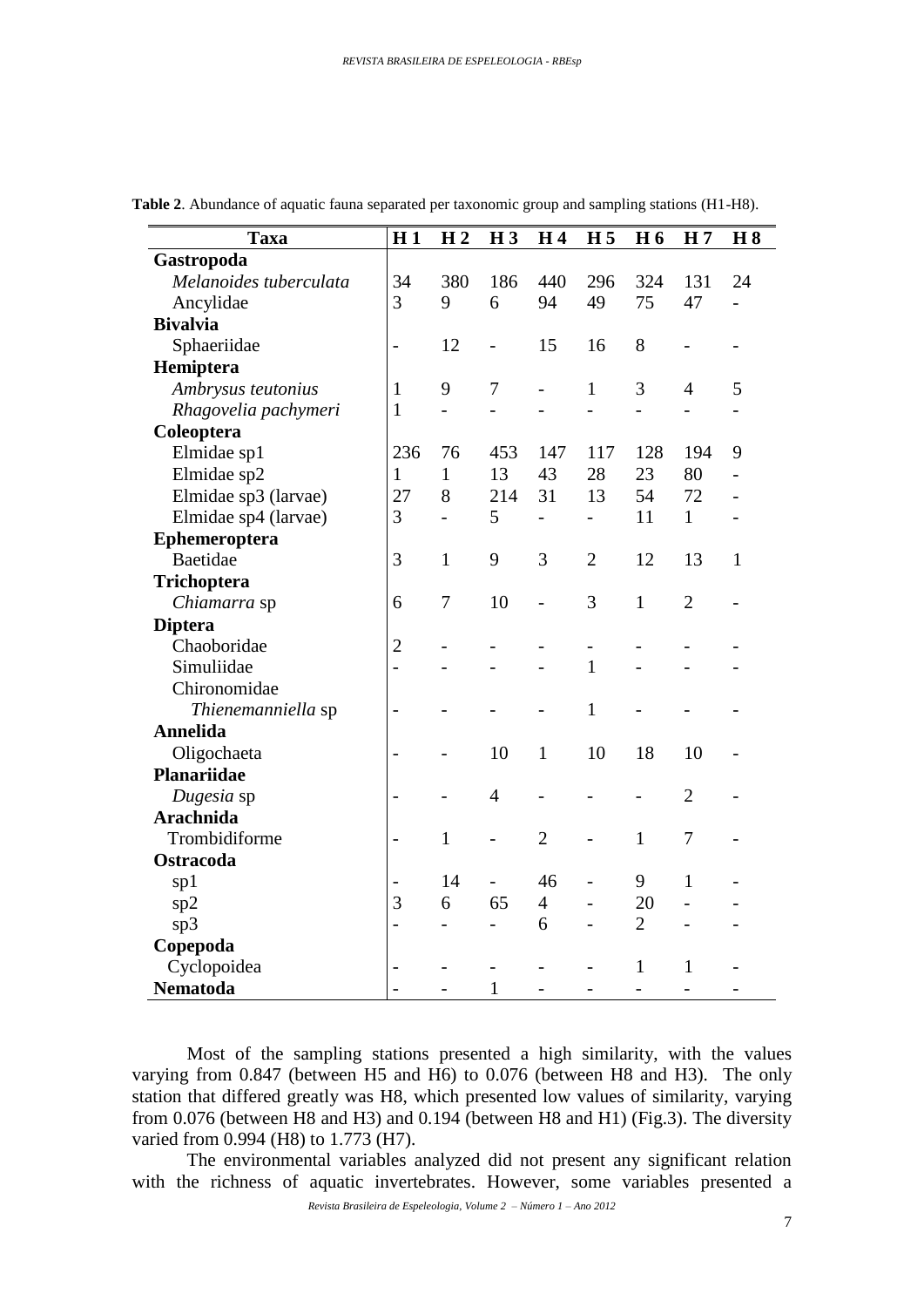significant relation with specific groups. The dissolved oxygen presented a significant and negative relation with the abundance of *M. tuberculata*  $(F_{(1,7)}=11.95, R=-0.79,$ p=0.01), and Sphaeridae sp1 ( $F_{(1,7)}$ =8.87, R=-0.75, p=0.02). The temperature presented a significant and positive relation with the abundance of *M. tuberculata*  $(F_{(1,7)}=59.88,$ R=0.95, p=0.0001) and with Sphaeridae sp1 ( $F_{(1,7)}$ = 37.08, R=0.92, p=0.0005). The conductivity presented a significant and negative relation with the abundance of *M. tuberculata* ( $F_{(1,7)} = 22.25$ , R=-0.87, p=0.002).



**Figure 3** Similarity cluster (Bray-Curtis) between sampling stations (H1-H8)

#### **6. DISCUSSION**

#### *Physical-chemical parameters*

According to Esteves (1998), one of the main variables that influence the distribution of aquatic fauna is the temperature. The thermal stability observed along the stream in the hypogean environment provides certain stability for the benthic community and provides a more homogeneous habitat concerning thermal variations.

The high values of pH and electric conductivity registered may be related to the limestone dissolution. According to Gillieson (1996) and to Zhang and collaborators (2000) the dissolution process of limestone provides calcium ions to the water, increasing its pH and electric conductivity. The negative relation observed between the electric conductivity and the temperature may be a consequence of the dissolution process of limestone by the stream towards deeper zones of the cave. It is possible to observe an increasing variation of electric conductivity towards these zones (from H2 to H8).

However, the first sampling station (H1) presented a high value of electric conductivity, which could have been influenced by decomposition of organic matter occurring at this site. According to Tundisi (2008), there are regions in rivers where the nutrients accumulate and function as source of organic matter and ions to the water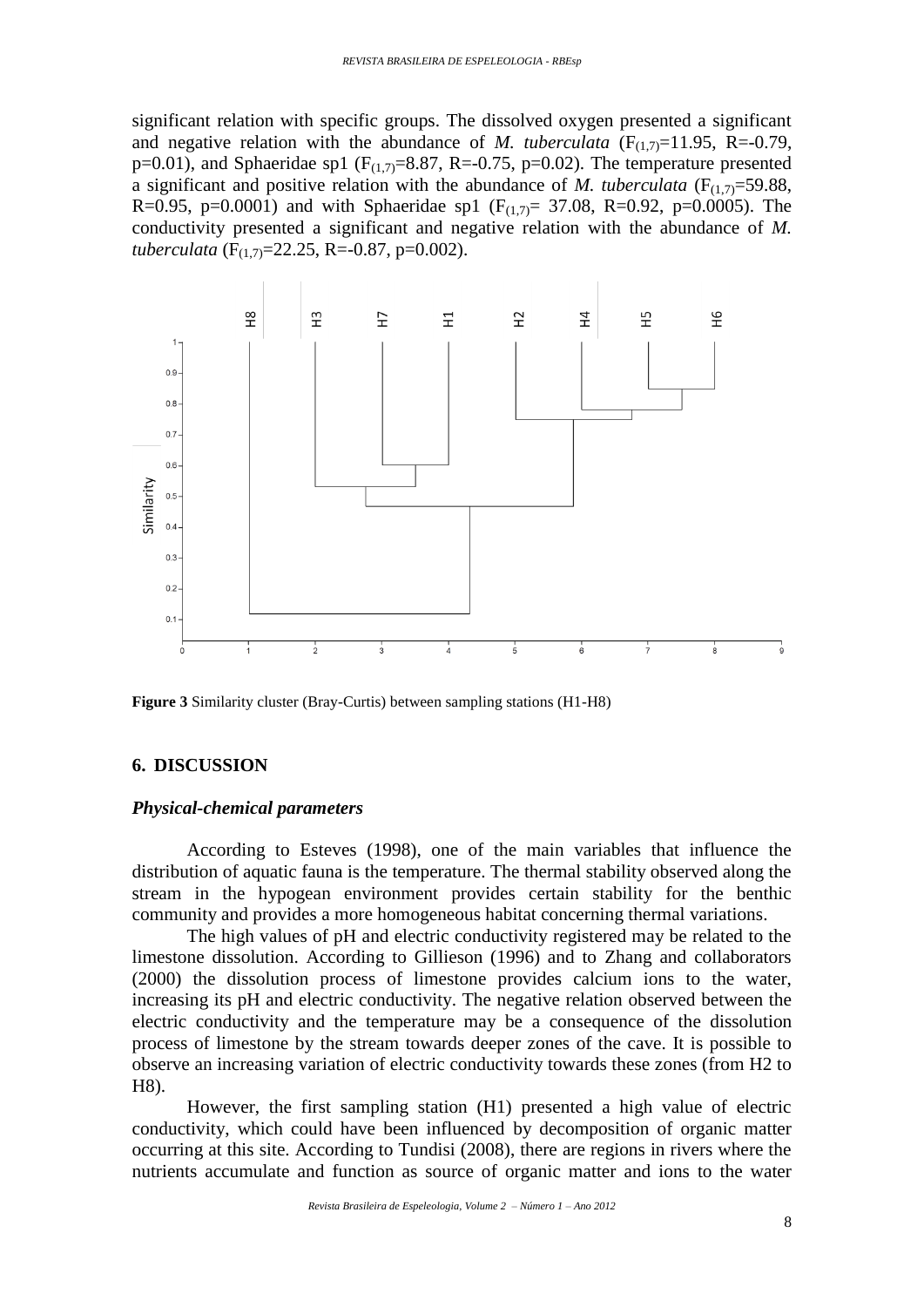system. The high value of EC registered at the first sampling station (H1) may be a consequence of a large deposit of hematophagous bat guano and accumulation of allochtonous vegetal debris in this station. The organic matter deposits could be adding ions to the system, causing this enhancement. The positive and significant relation between the electric conductivity and the percentage of organic matter corroborates with this hypothesis.

Rocha and colleagues (2009) mention a significant positive relation between pH and concentration of dissolved oxygen in aquatic environments (floodplain lakes) due to photosynthetic activity. We have also registered a positive relation; however, it is unlikely this result is consequence of photosynthetic activity, since the photosynthetic organisms are not adapted to the hypogean systems. In the case of caves, this relation is possibly related to other factors such as the accumulation of calcium ions towards deeper zones of the cave (Gillieson 1996; Zhang et al 2000). These deeper zones are also colder and consequently present higher levels of dissolved oxygen.

#### *Similarity*

Most stations presented a high similarity. This was probably caused by the similar environmental characteristics that could be providing similar conditions for the establishment of these invertebrates along the stream. The low similarity observed between the last station (H8) and all the other sampling stations may be a result of physical environmental differences not included in the present study, such as granulometry of substrate, type of organic matter, width or even depth of the stream (it is a very shallow stretch, not more than a few centimeters deep).

#### *Physical-chemical parameters influencing the fauna*

As previously mentioned, Esteves (1998) stated that temperature is one of the most important variables influencing the aquatic fauna. Regier and colleagues (1990) have shown in their study that the temperature affects different aspects and levels of a food web, and therefore, is an important variable affecting the aquatic fauna. It is also well known that the distribution of species is restricted to a certain temperature range. Water temperatures usually affect feeding activity, digestion rate, and respiratory rate (Allan 1995). *Melanoides tuberculata* is a warm water related species which feeds mainly on algae and vegetal debris present on sediment (Murray 1971). Although the temperature did not vary a lot, it was possible to observe a certain preference of *M. tuberculata* and Sphaeridae for warmer microhabitats. Both presented a positive significant relation with the temperature, which may be related to their behavior (g.e. feeding habits) or even physiological needs.

The negative relation of dissolved oxygen with *M. tuberculata* and Spaeridae sp1 is possibly consequence of their stronger positive relation with temperature. It is widely known that temperature normally has a negative influence on the rates of dissolved oxygen (Regier et al, 1990; Tundisi, 2008). It is plausible to think that organisms will interact with environmental variables in different ways and levels. Environmental variables have different levels of interaction strength according to intra and interspecific specifications. It is possible that the negative relation with the dissolved oxygen here observed is mainly a consequence of the strong relation between this taxa and the temperature, which is a variable that correlated negatively with the dissolved oxygen.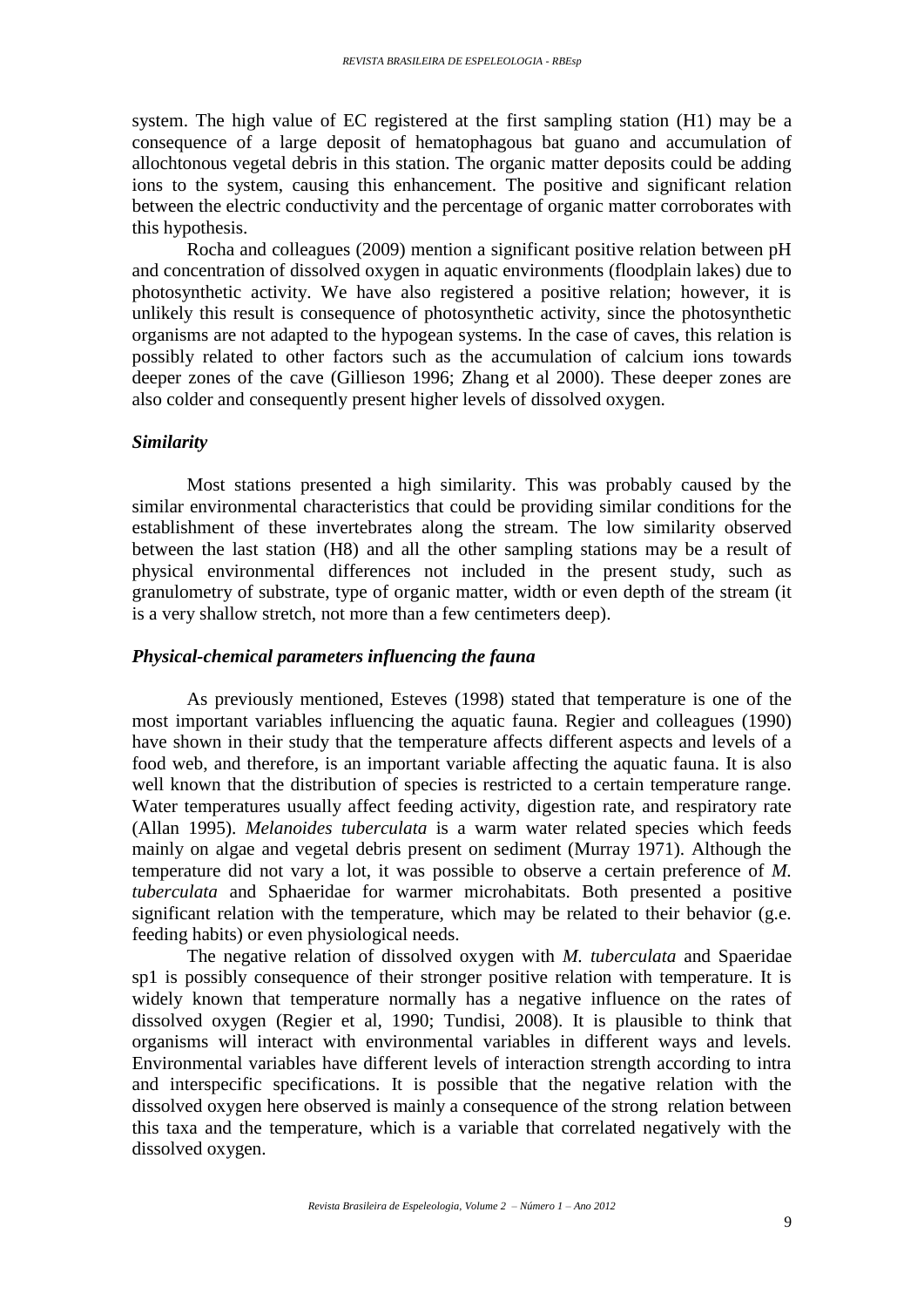According to Tundisi (2008) the chemical characteristics of the water influence the aquatic fauna and flora. It is widely known that the electric conductivity may interfere in physiological functions, such as absorption of nutrients. The significant relation presented by *M. tuberculata* with electric conductivity could be a result of such influence. However, there could be other variables influencing this relation. More detailed studies should be performed to better understand the relation observed in this study.

#### 7. **CONCLUSION**

The watersheds running through a karstic area are exposed to many different environmental variables and a diversity of landscape characteristics. The differences of environmental characteristics posed by different systems may affect the fauna inhabiting the caves.

The relations observed between certain species (*M. tuberculata* and Sphaeridae sp1) and the environmental variables show the influence these variables might have on the subterranean fauna. The strong relation observed between the temperature and dissolved oxygen on *M. tuberculata* and Sphaeridae sp1 highlights the importance of understanding how the ecosystem functions to be able to preserve these environments. Any strong environmental change on the watersheds (even caused by human activities) could have strong negative impact on the entire cave biodiversity. These impacts may be responsible for serious ecologic disturbance.

Aiming to preserve the subterranean biodiversity, more studies should be performed for a better understanding of the cave aquatic fauna and the elements influencing it. These are important tools concerning cave fauna conservation and management

#### **8. AKNOWLODGEMENTS**

The authors would like to thank CNPq for the financial support. All the friends in Pains, Lilian Cristina Faria Ferreira and Marconi Souza Silva for the help in the field, the laboratory colleagues for the help in the laboratory. Special thanks to Pablo Moreno for the help on the identification of the Coleoptera and Ephemeroptera; Alan Lane de Melo for the identification of Hemiptera; Dayse Lucy M.C. Resende for the help on the identification of Chironomidae; Paulo dos Santos Pompeu and M. M. G. S. M. Marques for the extremely important help on the statistic and data analysis; and Rogerio Parentoni Martins for the laboratory support.

#### **9. REFERENCES**

Alba-Tecedor, J. 1996. Macroinvertebrados acuaticos y calidad de las aguas de los rios ,*in* preceedings, IV Simposio del Agua: Almeria, Spain (SIAGA), p. 203-213.

Allan, J.D. 1995. Stream Ecology Structure and Function of Running Waters: Chapman and Hall, London, UK, 388 p.

[Bichuette, M. E.,](http://lattes.cnpq.br/8453043393798516) Trajano, E. 2006. Morphology and distribution of the cave knifefish *Eigenmannia vicentespelaea Triques*, 1996 (Gymnotiformes: Sternopygidae) from Central Brazil, with an expanded diagnosis and comments on subterranean evolution. Neotropical Ichthyology, 4(1): 99-105.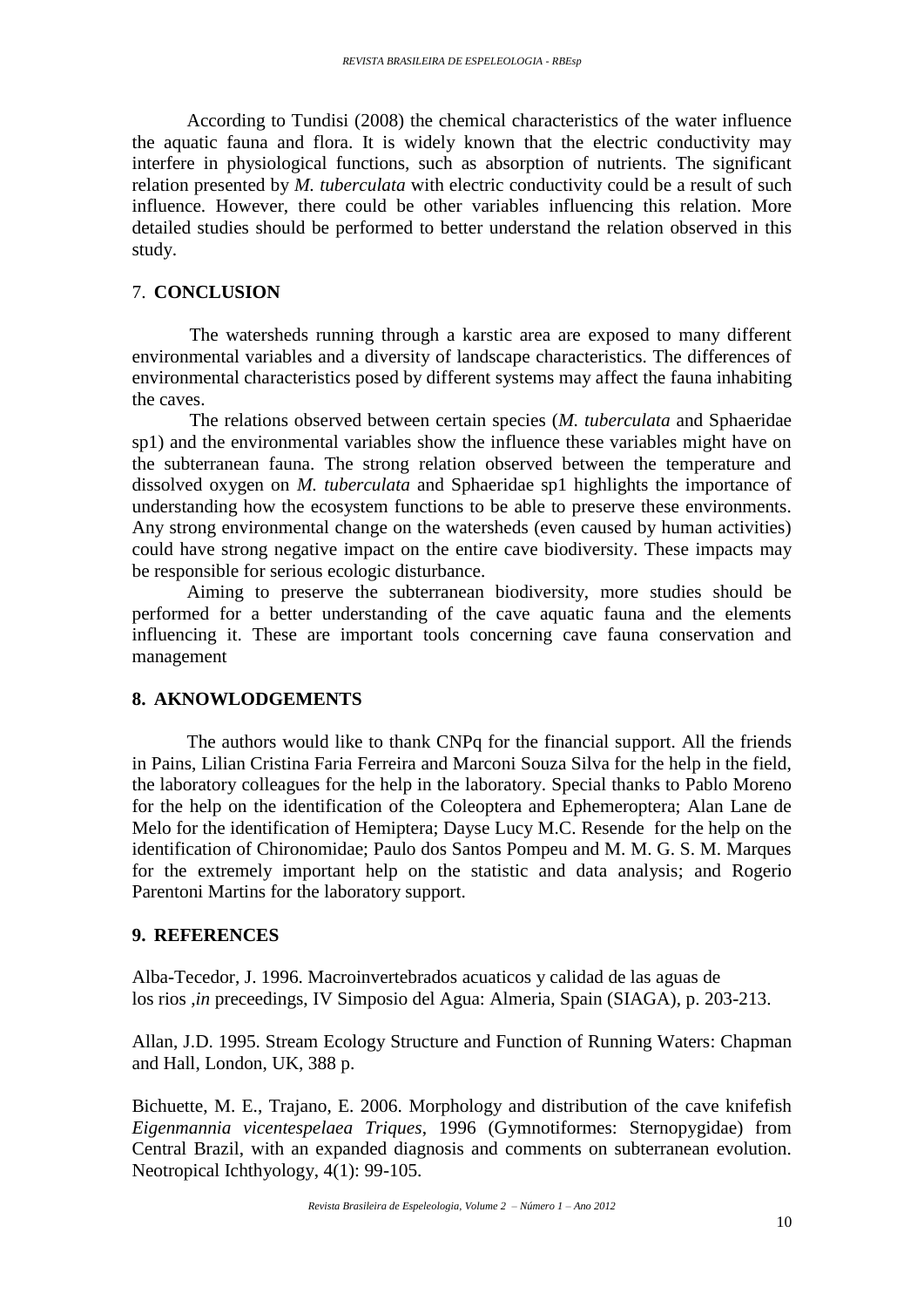[Bichuette, M. E.,](http://lattes.cnpq.br/8453043393798516) Trajano, E., 2003. Epigean and subterranean ichthyofauna from the São Domingos karst area, Upper Tocantins River basin, Central Brazil. Journal of Fish Biology, 63(4): 1100-1121.

Bichuette, M.E. , Santos, F.H.S. 1998. Levantamento e dados ecológicos da fauna de invertebrados da Gruta dos Paiva, Iporanga, SP. O Carste, Belo Horizonte, 10(1): 14 - 19.

Callisto, M., Esteves, F. A. 1995. Distribuição da comunidade de macroinvertebrados bentônicos em um ecossistema amazônico impactado por rejeito de bauxita – Lago Batata (Pará, Brasil). Oecologia Brasiliensis, 1(1): 335-348.

Culver, D. C. 1982. Cave Life, Evolution and Ecology. Cambridge, Massachussets and London. Harvard University Press.

Cummins, K. W., Wilzbach, M. A., Gates, D. M. 1989. Leaf litter that falls into streams influences communities of stream invertebrates. Bioscience, 39 (1): 24-30.

Esteves, F.A.1998, Fundamentos da Limnologia. Rio de Janeiro. Interciencias FINEP.

Gillieson, D. S. 1996. Caves: Processes, development, management. Oxford. Oxford, England and Malden. Blackwell Publishers.

Gines, A., Gines, J. 1992. Karst phenomena and biospeleological environments, p. 31- 55. In: Mus. Nac. Cienc. Natur. (ED.). The natural history of biospeleology, monografias. Madrid, Spain. 677p.

Graça, M.A.S. 2001. The role of invertebrates on leaflitter decomposition in stream: a review. International Review of Hydrobiology, 86: 383-393.

Hauer, F.R., Resh, V.H. 1996. Benthic macroinvertebrates. Pp. .339-369 *in* F.R. Hauer,G.A. Lamberti, eds. Stream Ecology. San Diego.Academic Press.

Hoke J.A., Wicks, C.M. 1997. Contaminant transport in karst aquifers. Pp. 189-192 *in* B.F. Beck, J.B. Stephenson, eds. The Engineering Geology and Hydrogeology of Karst Terrains. Rotterdam: A.A. Balkema.

Mattox, G.M.T., Bichuette, M. E., Secutti, S., Trajano, E.,2008. Surface and subterranean ichthyofauna in the Serra do Ramalho karst area, northeastern Brazil, with updated lists of Brazilian troglobitic and troglophilic fishes: Biota Neotropica, 8 (4): 145-152.

Merrit, R.W., Cummins, K.W. 1996. An introduction to the aquatic insects of North America. Dubuquee. Kendall/Hunt Publishing Company.

Murray, H.D. 1971. The Introduction and Spread of Thiarids in The United States. The Biologist, 53: 133-135.